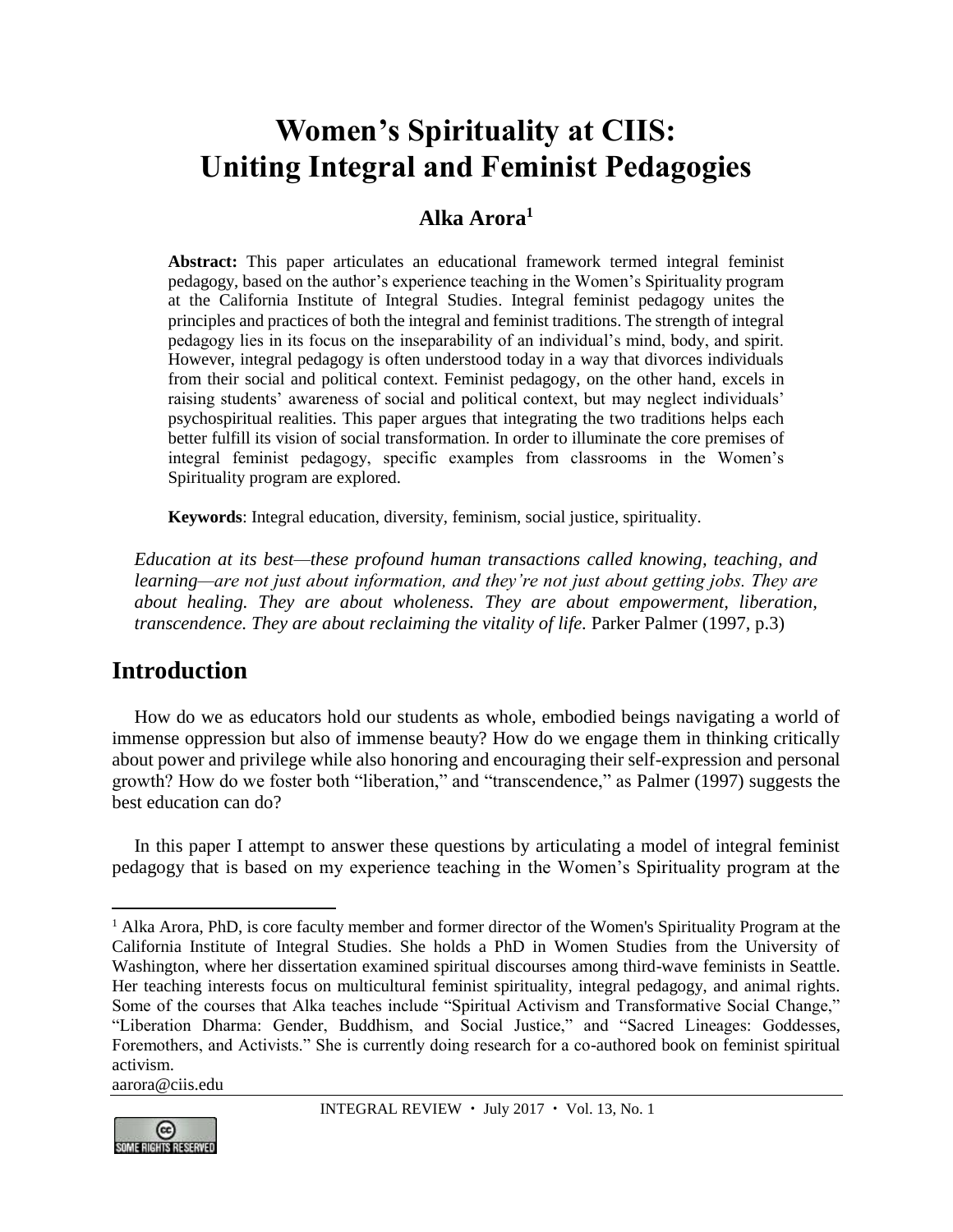California Institute of Integral Studies (CIIS). This model marries two distinct pedagogical traditions that have each profoundly shaped my educational philosophy and practice. The integral tradition emphasizes the interrelatedness of mind, body, and spirit; feminist education, meanwhile, focuses on the connection between the personal and the political. To bring them together is to recognize that our "selves" – our minds, bodies, and spirits – are embedded within a system of social and political relations. We are multidimensional beings, possessing both interior depth and social breadth. An integral feminist pedagogy can engage students on these multiple levels at once, and thus provide a deeper level of transformation than is possible via either tradition alone.

I enter this conversation as a woman of color educator who has been teaching at the university level for seventeen years. I began my university teaching career as a graduate student at the University of Washington (UW), where I worked with undergraduate students in Women Studies classrooms. My experience of feminist education at the UW, as both a student and instructor, was powerful. The breadth and nuance of feminist politics came alive for me in these classrooms. However, I also experienced an internal dissonance as my spiritual self was left out of the discussions. I longed for a place to talk about my inner, spiritual life and how it was being influenced by what I was learning politically. In every class that I taught, I noticed at least a few students who seemed to share a similar longing.

Coming to teach at CIIS thus felt like a breath of fresh air. Finally, it seemed, I could be my "whole self" and find a welcoming space for the discussion of intuitions, dreams, encounters with the sacred, or intrapsychic realities. However, I soon came to see that many spaces at CIIS were absent of discussion of political structures and of gendered and racialized experiences, despite the founder's vision of spiritual and social integration. My "whole self" was not welcome, after all. Many CIIS students (and faculty) tended to gravitate toward either spiritual or political realms, reproducing the dichotomy found in the culture at large. While my own program, Women's Spirituality, explicitly strove to challenge this dichotomy, we had to do so against the grain of cultural conditioning that views spiritual and political liberation as wholly separate.

Despite the challenges, I believe that the Women's Spirituality program has been able to offer a uniquely transformative education by consciously bridging the spiritual and political. As core faculty in the program, I have had the opportunity to reflect deeply upon how to interweave the two realms in the classroom. My articulation of integral feminist pedagogy is grounded in some of these everyday classroom experiences.

In the following sections, I examine the histories and core tenets of both integral pedagogy and feminist pedagogy. I then reflect upon the history and evolution of the Women's Spirituality program at CIIS, highlighting the pedagogical challenges and opportunities the program has faced. In the final section, I share four core premises of the integral feminist pedagogical model I use in my own teaching.

#### **Integral Pedagogy**

At the very heart of integral pedagogy is the belief that education should engage not just the intellect, but also the inner dimensions of the person such that deeper levels of learning and transformation are made possible. While the tradition of integral education is rooted in the works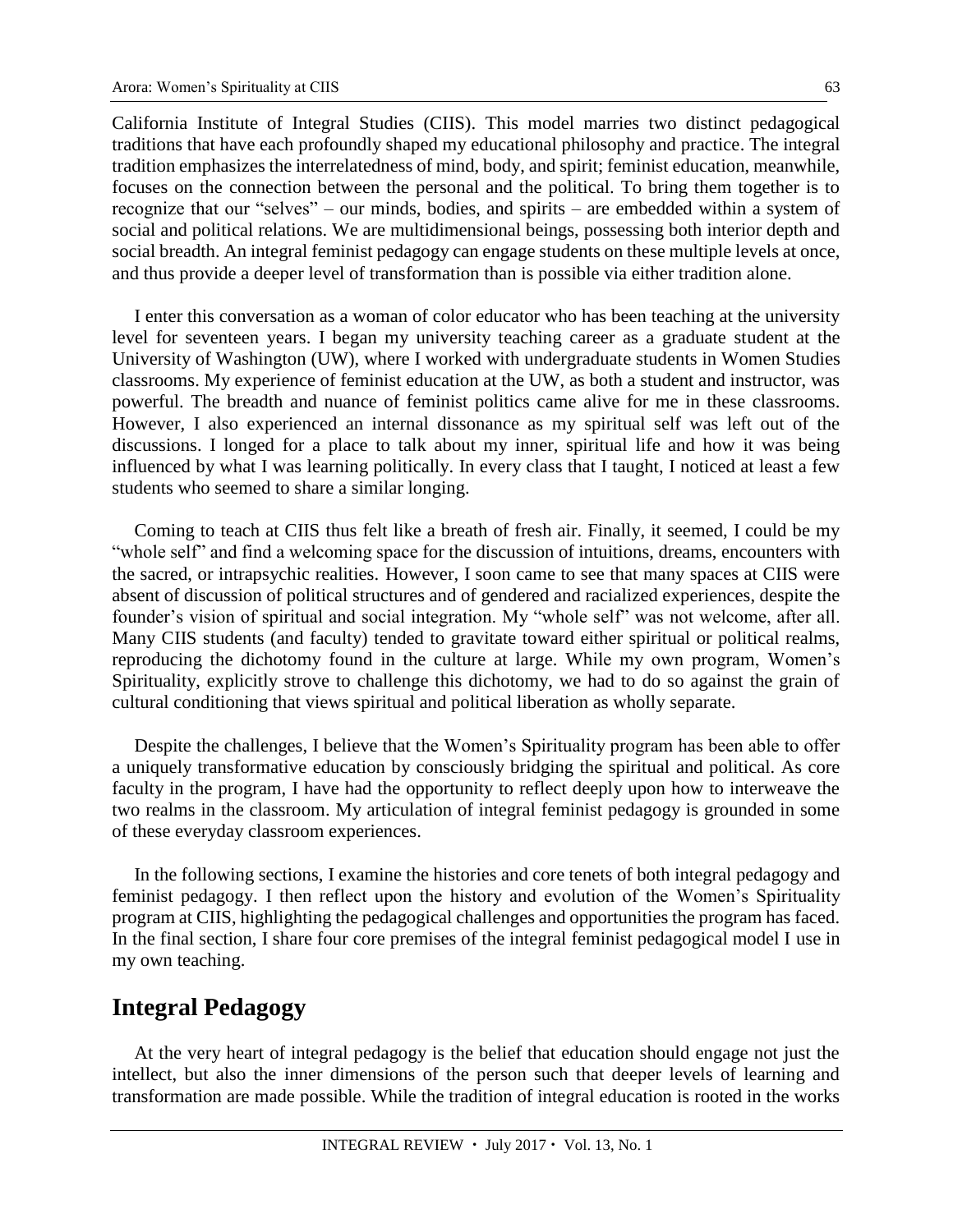of multiple philosophers, including Rudolf Steiner, Jean Gebser, and Ken Wilber (Esbjörn-Hargens, S., Reams, J., & Gunnlaugson, O., 2010) it is the work of Sri Aurobindo as explicated and implemented by Haridas Chaudhuri that has been so pivotal to the development of CIIS and of my own understanding of integral pedagogy.

Born in 1872 in British-controlled India, Aurobindo came of age at a time when rote, mechanical education was the norm. His belief that learning should be centered on the student, while commonplace today was radical for his time (Subbiondo, 2005, p. 20). In many ways, his focus on liberating students to discover their own truths prefigured the work of Paolo Freire (2008), whose critique of the "banking" model of education has had global influence.

Aurobindo, well ahead of his time, also advocated ideas that would later be associated with movements such as feminism and postmodernism. For instance, he asserted a belief in multiple truths and multiple ways of knowing. According to Reams (2010), Aurobindo valued "an integration of what were previously considered as paradoxes, a capacity to see previously disparate perspectives as interconnected" (p. 8). Unlike most of today's postmodern thinkers, however, for Aurobindo these truths went beyond socially-constructed perspectives to also include the truths of the body and the spirit.

Integral education, sparked by Aurobindo's philosophy, has from its outset recognized and honored the spiritual dimensions of the individual. It is based on the belief that "there is a mode of consciousness available to us that is qualitatively different from our common, ordinary, rational, everyday consciousness" (Reams, 2010, p. 8). By accessing this mode of consciousness—through meditation, art, or reflective writing, for instance—students and faculty tap into another source of knowledge that complements and enriches academic learning. Teachers who use integral methods might, for instance, interweave scholarly analysis with contemplative reflection; lectures with movement practices; or classroom discussion with sacred ritual. Such integrative practices support students' capacity for deeper learning and transformation.

Aurobindo's emphasis on an individual's potential for transformation did not negate the importance of our social worlds. As Wexler (2005) notes, "since the nondualistic view [of integral philosophy] did not separate the Divine from the material world, there was also an emphasis on action in this world as an expression of our inherent spiritual nature" (p. 31). Indeed, Aurobindo's integral philosophy included a belief in cultural evolution driven by psychologically and spiritually mature persons who would herald a new, harmonious society.

As I mentioned above, numerous other thinkers have taken up the concept of "integral" education since Aurobindo's time. While the integral tradition has become vast, I would like to summarize here what I see as the core practices of integral educators, who strive to:

- Create spaces where the numinous dimension of existence can be explored without forwarding any particular religious or philosophical dogma.
- Engage students' inner lives in a way that supports their psychological and spiritual drive toward wholeness.
- Embrace multiplicity, paradox, and uncertainty while encouraging their students to do the same.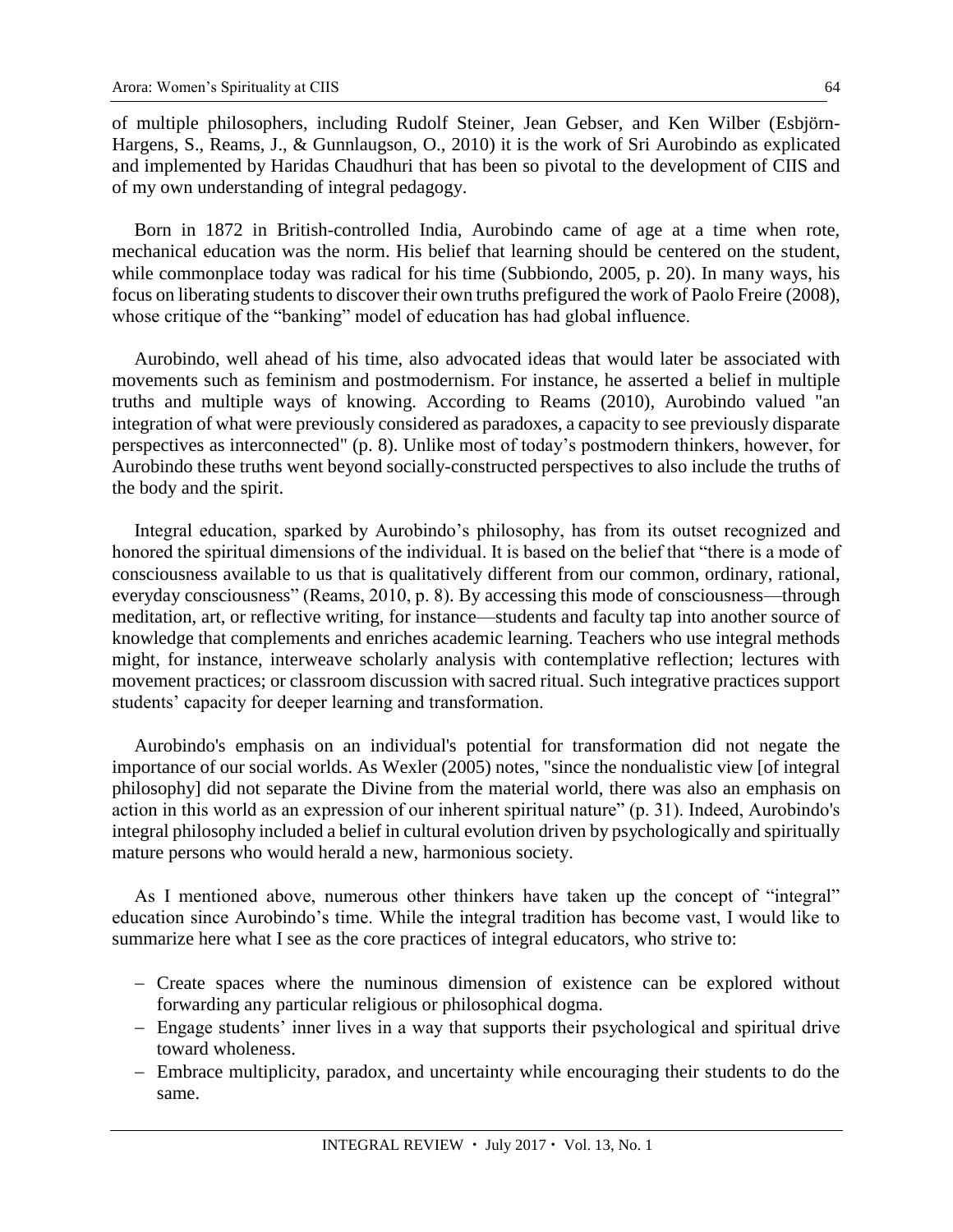- Foster hope in the possibility of both individual and social transformation.
- Provide tools for students to explore deeper questions about the meaning and purpose of their lives.

Notably, this list includes an emphasis on the cultivation of social as well as individual growth. Indeed, Aurobindo was an anti-colonial revolutionary who fought for India's independence from British rule. His teachings were not apolitical. However, as they made their way to the US, integral ideas became practiced in a way that has generally privileged an individualistic perspective over a collective one. This stems in large part from the relatively privileged social status of early adopters of this framework, as well as the individualism inherent in Western capitalist society. It also derives from the fact that integral education was taken up with great zest by psychologists, who are primarily trained to look at individuals in the context of their family and interpersonal dynamics, rather than at macro-systems. Wexler (2005), Academic Vice President at CIIS, has acknowledged this danger in integral education:

Another risk is that the emphasis on the personal may create the illusion that everything is personal and individual, with little recognition given to the impact of society, social roles, or power dynamics. Thus, for example, the discussion of diversity in this environment faces particular challenges related to the emphasis on personal development. We hear white students talk of their spiritual work as having enabled them "to move past diversity" without recognizing the cultural and social constraints that make such transformation impossible in terms of life in contemporary society. (p. 32)

Wexler's comment affirms my own experience with students at CIIS, particularly those from privileged racial or class backgrounds. Given the tendency toward privatized notions of psychospiritual growth in the West, I assert that educators must actively bring in a social and political analysis to remain true to the vision of integral pedagogy. The insights and strategies emerging from feminist pedagogy can be invaluable here, and I turn now to an overview of this tradition.

## **Feminist Pedagogy**

In contrast to the self-focused idea of "transformation" that is espoused in many integral classrooms, the feminist pedagogical vision is one of widespread social transformation. Such transformation involves a restructuring of the relationship between the genders, at minimum; more and more feminist educators today hold a wider vision that involves a radical transformation of gender, sexuality, race, our economic system, and relationship to the earth. Feminist educators view the classroom as a site where students can become critical thinkers who question the statusquo and who develop deeper insights about social and political relations. With an expanded understanding of the world and their place in it, students can develop the necessary agency to change it.

The history of feminist pedagogy is rooted in the women's liberation movement of the 1960s and 1970s. While women were entering the halls of higher education in ever-increasing numbers, they realized that the content they were learning continued to be developed and taught by men – predominantly white men. Examining higher education curricula of that era, feminists "observed that sometimes women were missing altogether, sometimes women appeared only in images that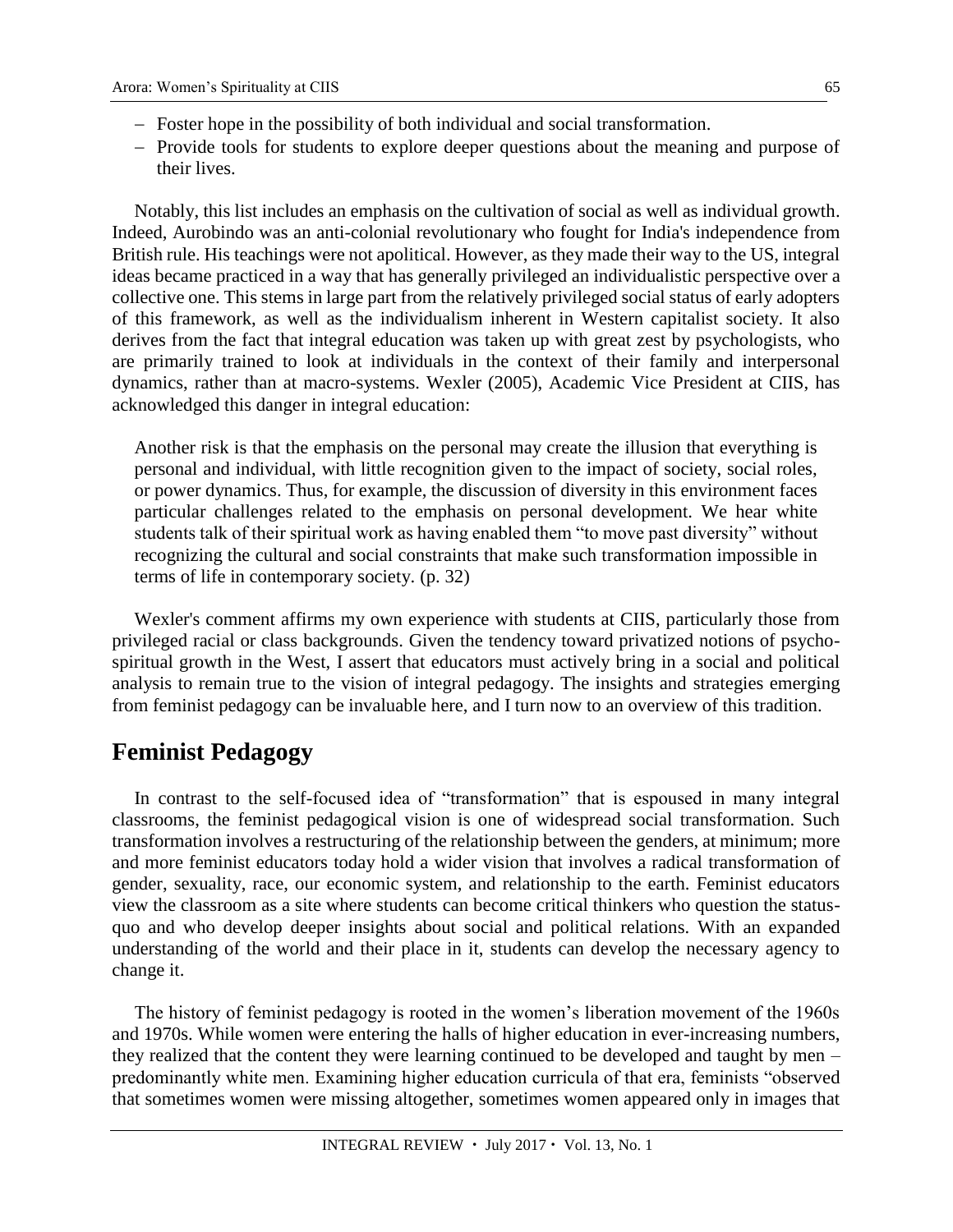reflected men's perspectives, and sometimes women's activities and everything considered feminine were devalued" (Boxer, 1998, p. 52).

Feminists developed alternative sites of knowledge production, coming together in "consciousness raising" groups where they discussed their experiences of sexism and developed shared analyses of patriarchal oppression. These leaderless groups, where women sat in a circle to share their lived experiences, came to emblemize feminist education and greatly influenced the structure of women's studies classes. Podiums and formal lectures were supplanted by students sitting face to face, engaging with each other and with course texts in a dialogical manner. The teacher's role morphed from "expert" to guide and facilitator; students were invited to view themselves as co-creators of knowledge (Boxer, 1998; Fisher, 2001).

Feminist pedagogy evolved in conversation with critical pedagogy, a tradition based in a critique of capitalist power relations. Critical pedagogy challenges the class based inequalities that have been perpetuated through mainstream education. Paulo Freire is widely considered the father of critical pedagogy; here, Shaull (2000) summarizes Freire's perspective on education:

Education [for Freire] either functions as an instrument which is used to facilitate integration of the younger generation into the logic of the present system and bring about conformity to it, or it becomes "the practice of freedom," the means by which men and women deal critically and creatively with reality and discover how to participate in the transformation of their world. (p. 34)

The critical tradition brought to feminist pedagogy an expanded focus on class and political economy. Meanwhile, feminists of color stressed the importance of racialized power relations, and helped move feminist pedagogy away from universalizing women's experiences.

All of these influences helped bolster the feminist insight that that one's social location and access to power profoundly shape what one knows and how one sees the world. Feminist educators challenge the concept of academic "objectivity," "see[ing] it instead as a mask for bias" (Boxer, 1998, p. 73). Suspicious of androcentric and Eurocentric biases in scholarship, feminist teachers seek to uncover the stories and realities of women, people of color, and others who have been marginalized or oppressed.

As issues of race, class, and sexuality came more to the fore in feminist classrooms, female students could no longer see themselves as simply targets of patriarchal oppression. White, middleclass, and heterosexual students had to reckon with their privilege in a complex system of powerladen identities. The feminist educators' job, then, became not only one of empowering women students but also of challenging them to recognize their privileges.

Even as feminist pedagogy has evolved over time, what remains distinctive about it is its recognition that matters previously considered purely "personal," are, in fact, collective and political concerns:

Topics that had been considered strictly "personal," such as how a woman felt about her body, how sexual violence or sexual pleasure affected her, the consequences of marrying and having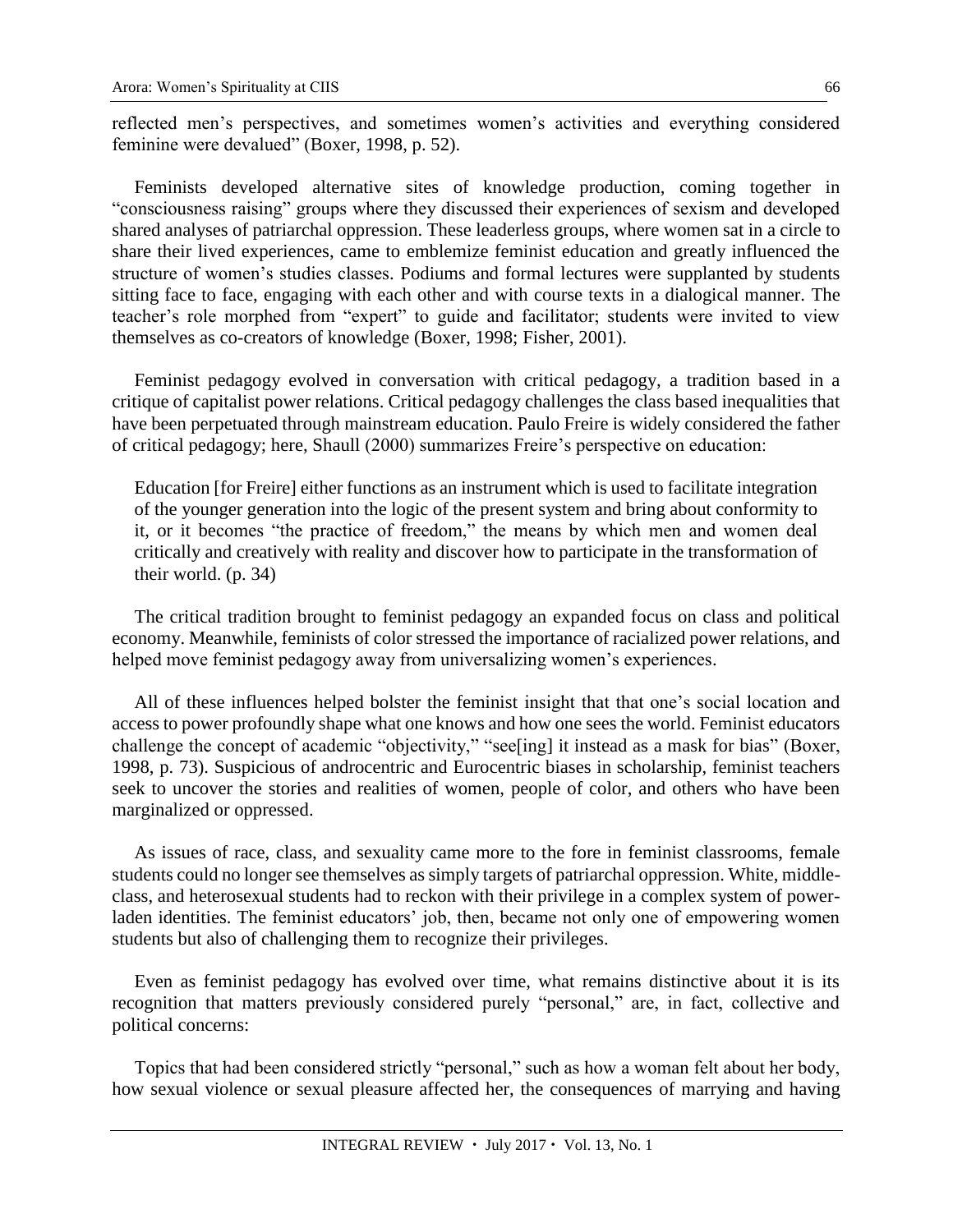children, what it meant to become educated, how to deal with problems at work, at home or outside it, all became the focus of intense discussion [in consciousness raising groups, and later in feminist classrooms]. (Fisher, 2001, 29)

Such "personal" concerns become a central focus point for feminist organizing because they reveal broad social patterns such as gender-based violence, economic inequities, and limiting gender roles. The first-person narratives of women help illuminate systematic and institutionalized imbalance of power structured by gender, race, and class. Historical and political context is integrated with narratives of lived experience to develop feminist theory and praxis.

To sum, feminist educators:

- Believe that education can and should inspire social transformation and the undoing of patriarchal systems.
- Engage students in historically situated analyses of power and privilege.
- Embrace narratives of personal experiences as sources of knowledge and alliance building.
- Support students in unlearning internalized oppression and internalized privilege.

Like integral educators, feminist teachers ask students to bring their whole selves into the classroom—but this "whole self" is understood not as "mind/body/spirit" but rather as a socially and politically situated self. Whereas the integral educator's goal may be to examine patterns in the human psyche or in spiritual experience, the feminist educator's is to do so in the context of social and political patterns.

However, in my view, feminist pedagogy in the secular academy has suffered from being steeped so deeply in a materialist analysis of oppression that the numinous dimensions of life have been marginalized. Helen LaKelly Hunt (2004) points out the irony that many feminist sites that welcome discussion about some of the most intimate aspects of our lives—sexuality, for instance—still consider spirituality a taboo topic. Thus, while inviting students to bring their embodied experiences into the classroom while negating their spirits, feminist educators may inadvertently reproduce the split between the "private" and the "political" that they decry. Bringing an integral lens to bear on feminist education can, therefore, help feminist pedagogy better fulfill its vision.

### **Women's Spirituality at CIIS**

While women's spiritual experiences remained marginal to feminist discourse at large, they were centered in the emerging women's spirituality movement of the 1980s. Spiritual feminism grew out of the same mix of consciousness-raising and political activism that motivated secular feminisms. But while many secular feminists adopted the Marxist view of religion as simply the "opiate of the masses," spiritual feminists looked deeper. They agreed with secular feminists that patriarchal religions upheld women's oppression. However, rather than casting out religion altogether, spiritual feminists insisted that the spiritual impulse preceded patriarchy, and that the practice of woman-affirming spirituality held the key to transforming it.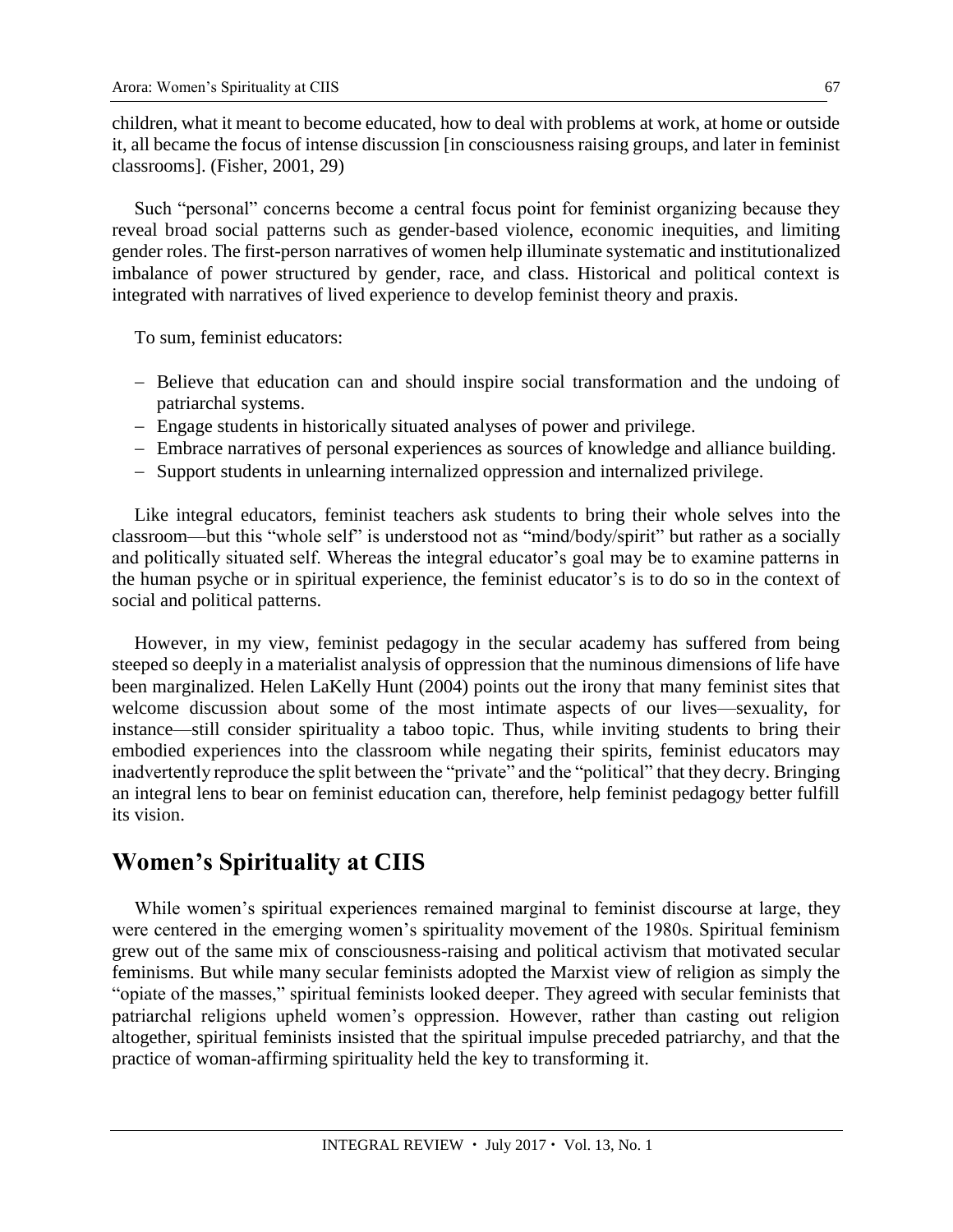The Women's Spirituality program at CIIS, founded in 1992, grew out of this women's spirituality movement. Scholars and practitioners took the feminist query "what happens when women ask the questions?" (Boxer, 1998, title page) to the realms of religion and spirituality. What they found was that the world's historical religions have been preponderantly developed for and by men, and specifically the elite men of any given society. Moreover, these religions have sustained the structural oppression of women and as well as women's own internalized oppression.

Many of these scholars focused on uncovering suppressed knowledge about ancient Goddess and mother-centered societies around the world. Others reclaimed female spiritual leaders and woman-affirming teachings within the existing traditions. Regardless of their approach, what united them was the conviction that transforming symbol systems and religious worldviews were key to women's liberation.

Pedagogically, Women's Spirituality at CIIS shared with women's studies a focus on linking the personal and political, bolstering women's agency, and transforming androcentric curricula. However, the focus on interior, spiritual experiences made this program distinct from women's studies programs and is why it found a home at CIIS. Though Women's Spirituality had different intellectual roots than the integral tradition, both shared the belief in the interrelatedness of mind, body, and spirit.

Students in our program have been supported in excavating their own relationships to patriarchal symbols and tropes, and in exploring an alternative, embodied, and relational sense of the female Divine. At the same time, they have increasingly been challenged to analyze the complex social and political systems that affect the concrete lived experiences of women—and of all genders—today.

Integrating these two modes—the spiritual and the political—has been a creative challenge. Even as faculty in the program strive to break down the binary between the two, we are embedded within a wider discursive terrain where the spiritual and political are split. The texts we rely upon often stress one domain over the other, as do many of our academic associations. Given this cultural splitting, it is perhaps unsurprising that different students come to the program with interests more strongly in one realm or the other. Some of our students have expressed a desire to study women's spirituality without having to study feminism, unaware how the two have always been intertwined. Others, meanwhile, have been drawn to us primarily because of our focus on social justice, and enter the spiritual discourse more tentatively.

In addition, the program itself has gone through a significant evolution over the years. The original program was focused more on women recovering their agency as those who had been oppressed through patriarchy. Primarily Euro-American, these women held significant racial and class privilege despite having experienced significant sexism in their lives; such privilege allowed them to focus primarily on healing from oppression. As more working-class women and women of color joined the program, the recognition that women, far from being innocent victims of an undifferentiated patriarchy, also colluded in the oppression of other women, came to the fore. Thus, finding ways to raise students' awareness of their own privilege or oppressive attitudes became increasingly important.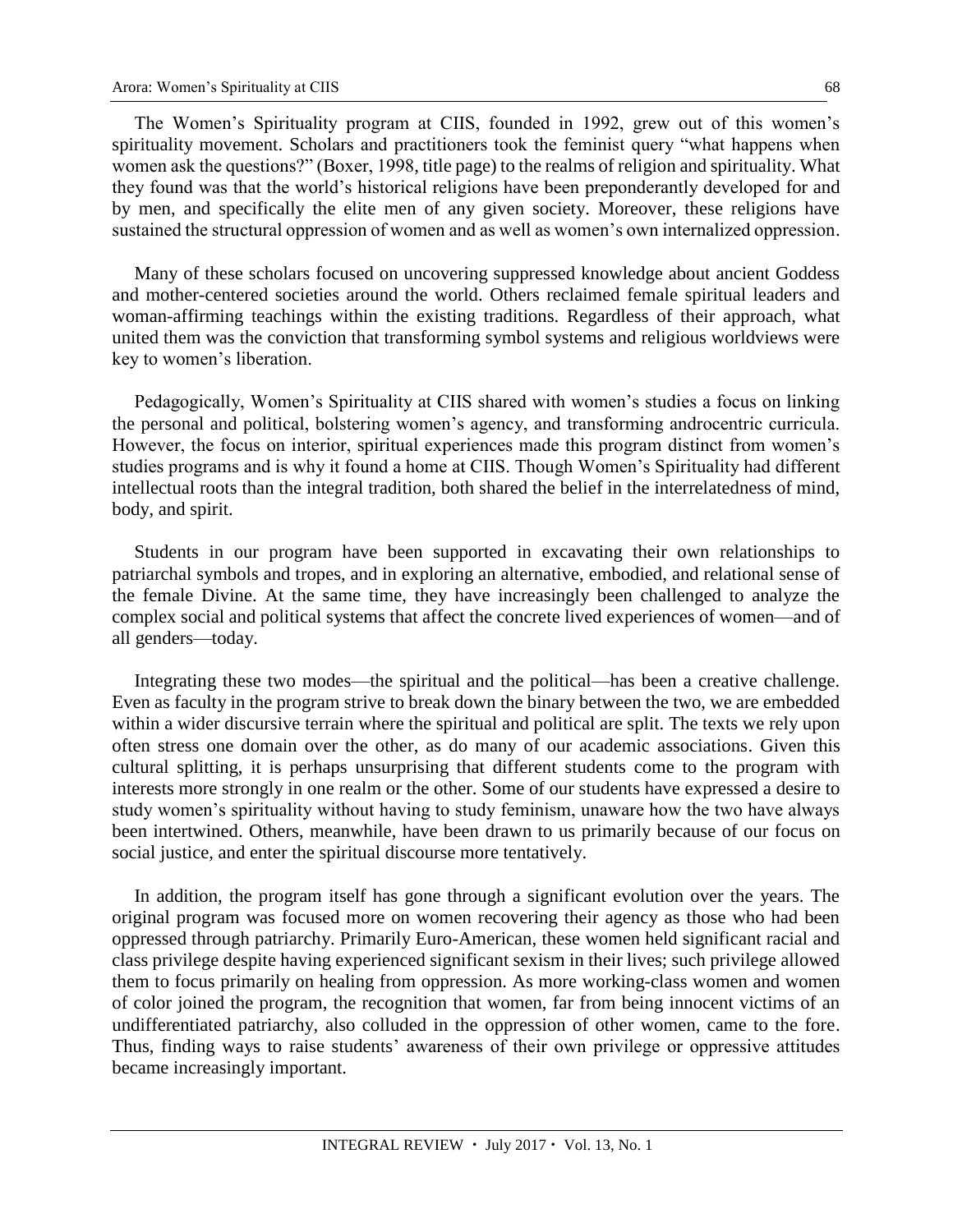Meeting these pedagogical challenges has led me to reflect on how to best integrate the interior and psycho-spiritual dimension of integral teaching with the relational and political dimension of feminist teaching. By uniting these two traditions, we can foster deeper transformation than is possible with either alone. In the following section, I outline some of the core premises of this integral feminist pedagogy.

## **Integral Feminist Pedagogy**

The first premise of integral feminist pedagogy is that both educators and learners are multidimensional beings who must be engaged as both spiritual and political agents. As feminist and critical perspectives have demonstrated, we are each situated within specific social, historical, and political locations that shape our experiences and our standpoints. However, an integral feminist perspective suggests that we are each also situated within a specific metaphysical worldview that both reflects our sociopolitical location and shapes how we respond to it. In this view, even atheism has its own set of metaphysical presuppositions and is culturally and historically specific.

In the Women's Spirituality program, for instance, we discuss how exclusively or predominantly male images of the Divine have helped create a social system that privileges male experience. We also examine how spiritual practices that help individuals tap into their own inner wisdom may support liberation from patriarchal conditioning and authority. In some classes, we might explore differing beliefs on how metaphysical tools such as prayer or ritual might influence material reality and social conditions.

This engagement with students as spiritual and political beings leads to my second premise, which is that social justice education must address students' inner worlds. Coming into consciousness about systems of oppression brings with it a multitude of emotions as well as deep questions. Students' grief, anger, and shame about the violence and oppression in our world often lead to questions about meaning and purpose. For instance, they may strive to make meaning of collective suffering and reflect on their desires to be agents of change. Some students wonder what they can believe in when they came to realize that so much of what they have been taught is based in oppressive ideologies. By providing a space in which students can have an open dialogue about these types of questions, educators can help foster students' ability to access their own inner wisdom as they struggle to make meaning.

The third premise of an integral feminist pedagogy is that psychospiritual maturity requires one to awaken to issues of oppression and injustice. Esborn-Hargens et al. (2010) note that integral education includes "shadow work". They write:

We also have learned the importance of students and teachers become more self-reflective and increasingly aware of their trigger points - what makes us reactive, dismissive, or shut down to ideas and other people. By learning to look at what we do not want to see in ourselves (and others) we become more compassionate and open to learning. This is an ongoing process of owning our projections, minimizing idealization, avoiding the tendency to split things into good and bad, catching ourselves when we are rationalizing away our responsibility and so forth. (p. 6)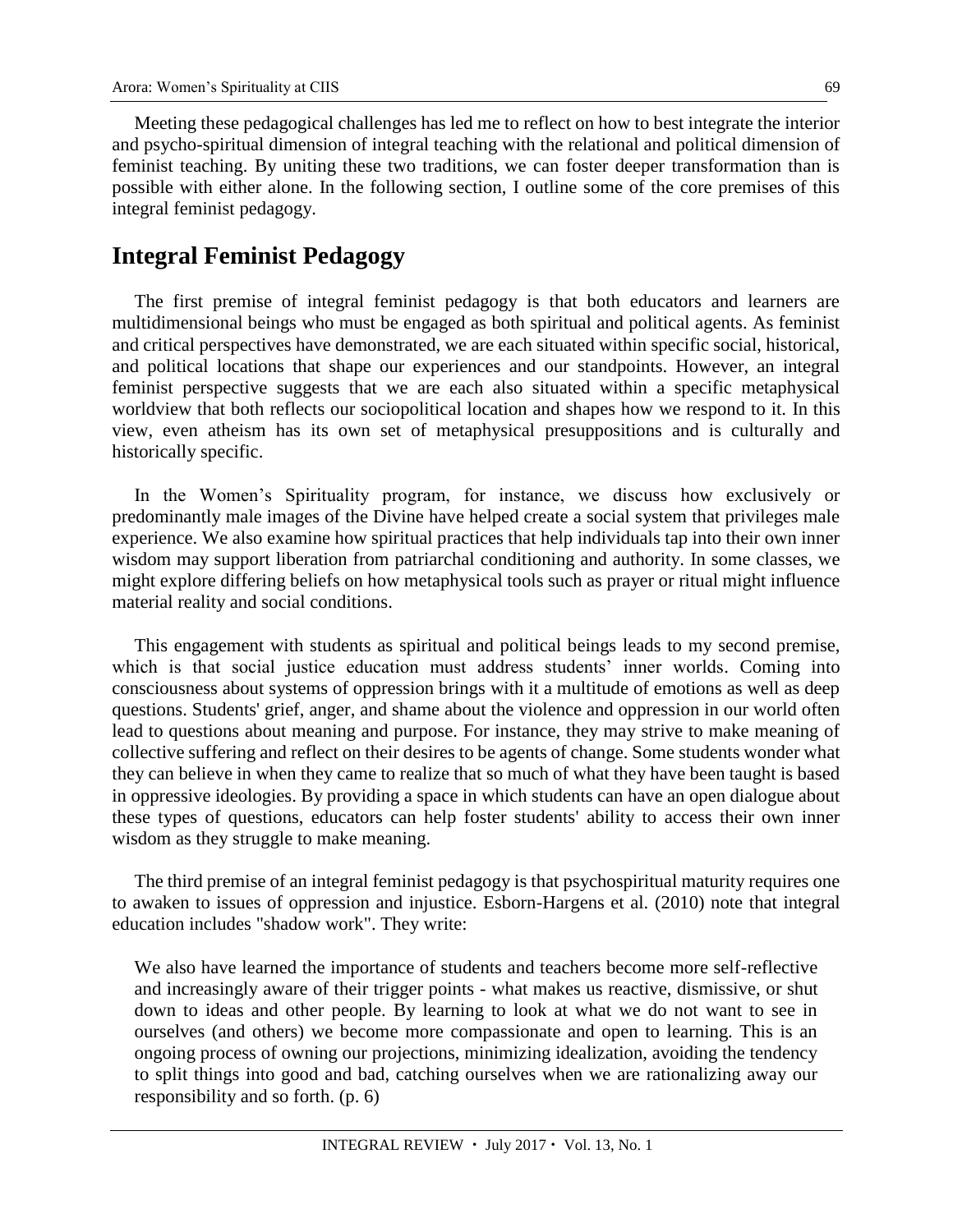Much of the discussion of shadow work in this type of literature focuses on our projections within interpersonal relationships; while valuable, this literature has yet to attend to the role of relationships of oppression and dominance that also comprise our "shadows." By creating a space wherein students can openly explore how systemic oppression has become steeped in all our psyches, we can develop non-shaming ways of decolonizing attitudes.

A specific example from one of my classes can help illuminate this point. I teach a course titled Building Conscious Allyship, which introduces students to a broad scope of social justice issues in a way designed to build empathy, reflection, and the desire to foster change. While the content of the class is primarily on understanding how oppressions from racism to ableism operate on both macro and micro levels, the process involves deep inquiry work and dialogue. At the end of the term, a thirtysomething year old white student, whom I'll call Jennifer, wrote the following:

So, my own internalized shame story about being white in a racist society can be an entry point for consciousness, or, without awareness, it can serve to generate reactions that numb me into reproducing the very conditions that create the feeling ... What one discovers about consciousness, however, is it's not just the bright light shining; the light reveals all that has heretofore been concealed. The shadows. The unseen. The pushed away. In our desire to be allies to one another, we will invariably and inevitably butt up against those places in ourselves (be it our privilege, our complicity, our own victimization, our silence, our betrayals of self and other, etc.) that we might rather not meet. (unpublished manuscript, n.d.)

She continues with a reflection on how her spiritual life necessitates the work of unlearning oppression:

If my primary spiritual task includes remembering myself as whole, divine, and holy, and thus to re-member (bring into the body and into membership/ community) the divine Source in all beings, then it is also my task to explore where (and how and why) I am resisting that truth through participation (unconscious as well as conscious) in and the recreation of structures that oppress anyone or anything in my name. (unpublished manuscript, n.d.)

As Jennifer's reflections so beautifully capture, psychospiritual transformation and social transformation are not separate spheres; they can be one and the same. By refusing to privilege politics over inner spiritual work, or vice versa, integral feminist educators can facilitate students' processes of making their own connections between these entwined dimensions.

The fourth premise of my integral feminist model, which follows from the first three, is that we must understand the human drive toward healing and wholeness as a collective rather than purely private endeavor. When understood in collective terms, healing and wholeness are no different than justice and liberation. As Cornel West has famously stated "justice is what love looks like in public." Too often, students are asked to engage issues of oppression in a disembodied, academic way that leaves little room for the creativity of their spirits. When we open up the possibility for them to see that their own spiritual well-being is intricately tied to the well-being of all, West's statement becomes an embodied truth.